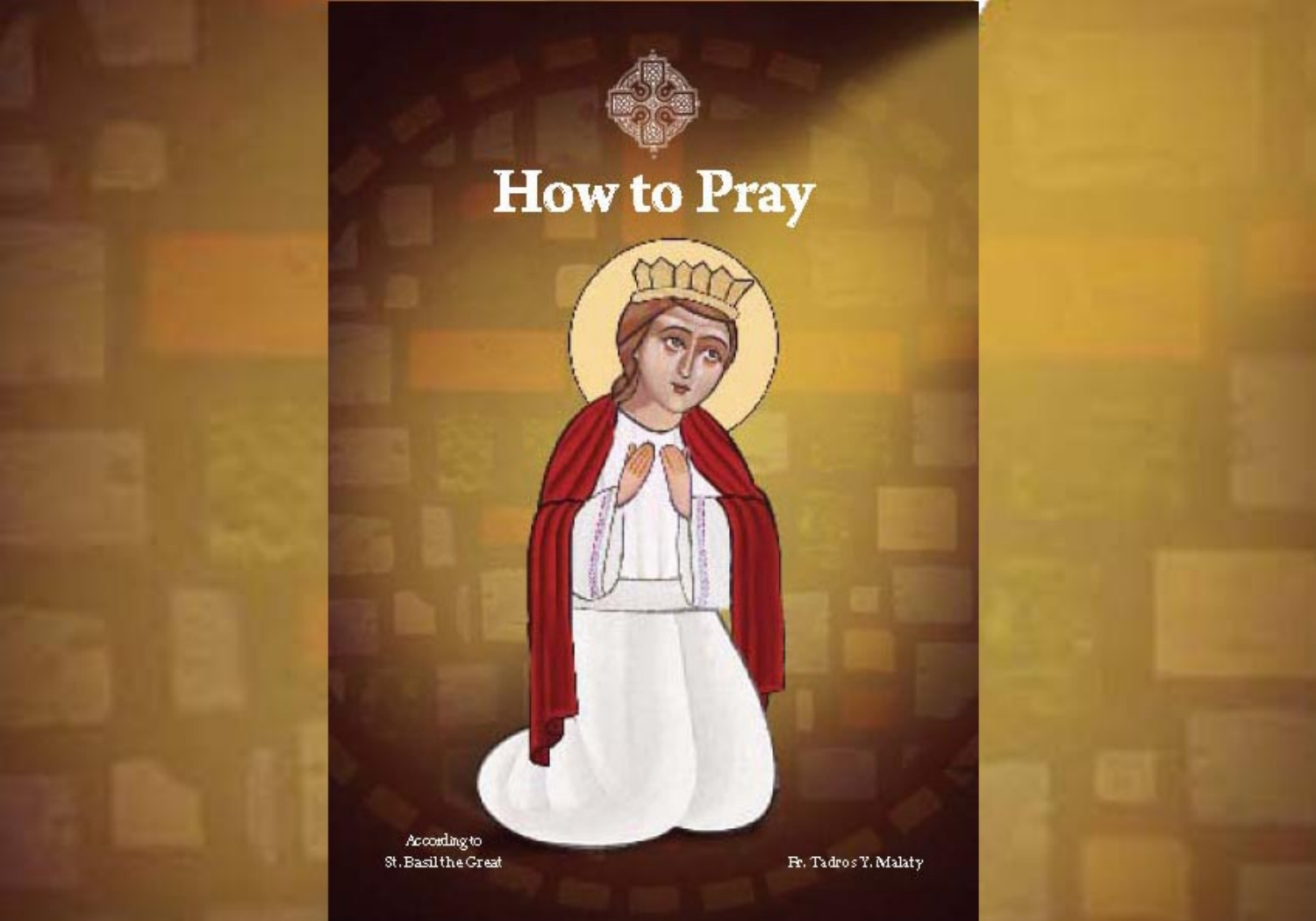

## **How to Pray According to St. Basil the Great**

St. Basil the Great was born in the year c. 329, and was one of ten children. Some prominent figures in the history of the Cappadocian Fathers were his brother, St. Gregory Bishop of Nyssa, St. Peter Bishop of Sebaste, and his sister St. Macrina, a model for ascetic life. In the year 370 A.D., St. Basil became the successor of Eusebius, the Archbishop of Caesarea, and today we attribute a liturgy to him – the most commonly used liturgy year round in the Coptic Church.

The writings of St. Basil are distinguished by his spiritual and practical approach. St. Basil never looked to prayer as a routine, but rather he looked at it as the instrument to use in working towards our goal of salvation. He was interested in presenting practical exercises of prayer that are effective. In discussing how to approach prayer in the text below, he introduces the concept of building up our prayer life through exercises and training in prayer under the guidance of the Holy Spirit. Just as an athlete trains for a marathon, we as Christians must train our minds and bodies for prayer.

In this pamphlet, the approach to prayer will be presented in the hopes that you, the reader, gain an enhanced understanding of the life of prayer.

1. It is of the utmost importance that **we begin all our prayers with thanksgiving and praise** as the Epistle to the Colossians states in chapter 4:2 "*Continue earnestly in prayer, being vigilant in it with thanksgiving.*" Even in the case where one has a spiritual request to make of God, he or she should not ignore His grace and gifts that have brought him/her thus far in life. We should thank Him for every condition, and in any condition, even before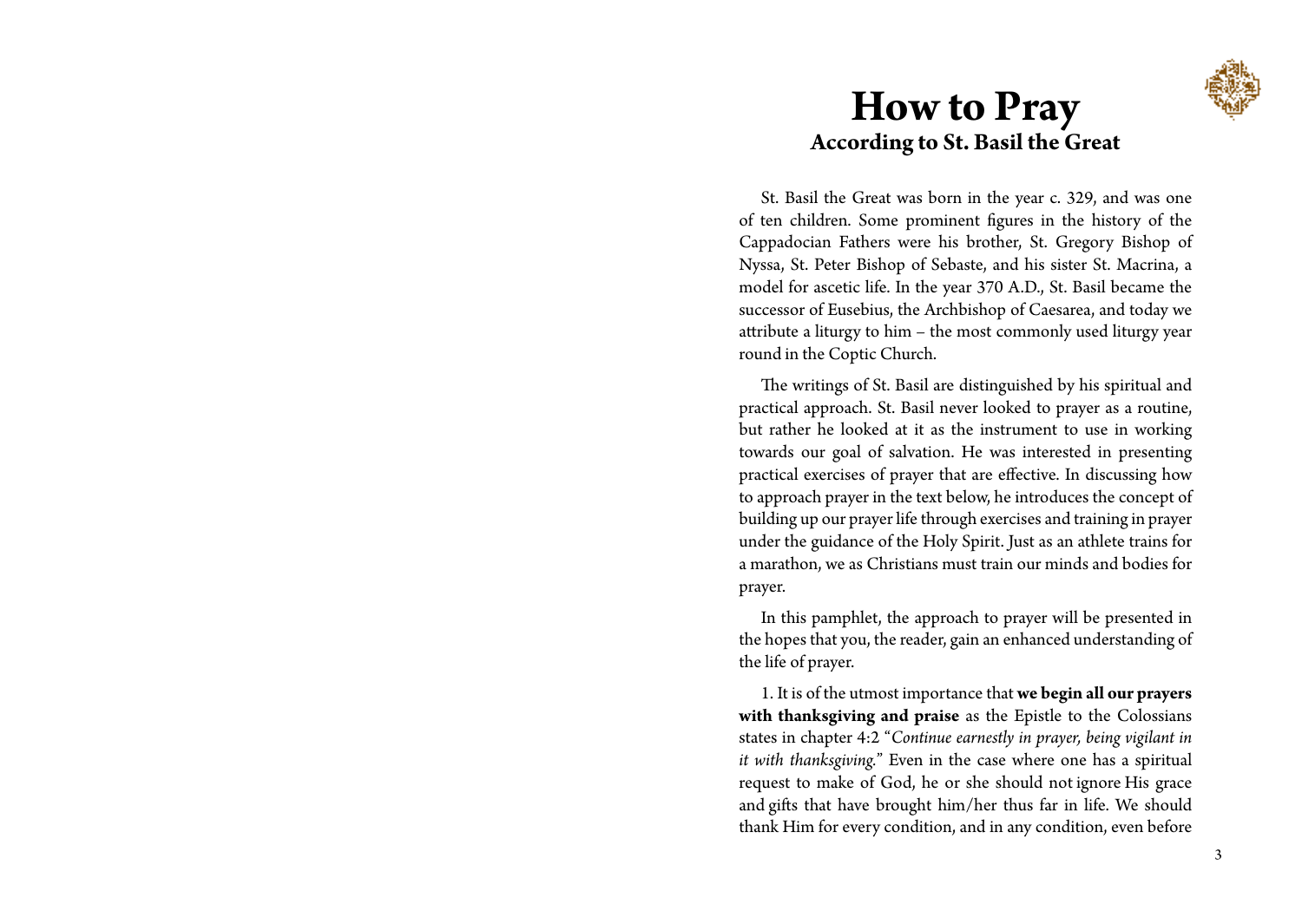we ask Him for His forgiveness of our sins. This theological concept is evident in the Agpeya (The Canonical Hours), where we start every hour with the Prayer of Thanksgiving, before we proceed with the Prayer of Repentance (Psalm 50).

2. In moments of prayer, we should **consider ourselves as if we are on a journey to Heaven**, where we isolate ourselves from the world, and are not preoccupied with worldly matters and concerns. We should focus our minds, hearts and bodies on Heaven, so our feelings, thoughts and emotions are enflamed towards Heaven and the Heavenly. Jesus is the joy in our depths, even when we offer repentance.

3. After we shift our focus from the earthly to the Heavenly, St. Basil motivates us to offer our prayers with the spirit of the Holy Bible. This means that we should **use the Bible as the map to guide us through prayer**. We look to the Psalms when offering up our requests to the Lord. The Psalms remind us of the work of the Holy Trinity in us throughout the hours of each day, which is the heart of the Gospel of our salvation.

4. Now that we know that we must first give thanks when we pray, **we cannot forget to repent, and remind ourselves that we are sinners.** When we confess and remember our sins in front of the Lord, it is important to remember that we are standing in front of the Forgiver of all sins. Therefore, we should not justify ourselves in our sins, but rather seek the Lord's forgiveness and guidance towards a repentant path of newness and purity.

### **QUOTATIONS FROM THE WORDS OF ST. BASIL**

1. It is important that we begin our prayers by **glorifying** our God, and singing hymns. After glorifying the Lord, one may offer up his requests, but ask for what is according to His pleasure. When you pray, do not start by presenting your requests first, so that it does not appear that you resort to prayer solely for making requests, but rather that you desire to worship Him.

2. When you begin to pray, leave behind your earthly concerns, and lift up your mind to Heaven. Forsake all the creation, visible and invisible, and begin to glorify the Creator of all things, and begin your **dialogue** with Him.

3. Put in your mind the **words of the Scripture** and say:

"I bless You O Lord, O Merciful, and Longsuffering, for You are are patient with me, though I commit sin daily. You granted all of us the power to repent.

For You have patience with us, O Lord, so that we may bless You, glorify You, and praise You, for You oversee the salvation of all mankind.

For our salvation, You sometimes permit grief and tribulations; sometimes You teach us with Your living doctrines, and sometimes You rebuke us through the prophets. Lastly, You visited us by the advent of Your Only Begotten Son, our Lord Jesus Christ.

You are He who created us, and You are our God and our Father."

4. If you glorified Him with hymns from the Scriptures, then you have to start saying in humility: "*I am unworthy, O Lord, to open my mouth before You, for I am truly very sinful*." Say this even if you are not repentant, and do not think thus you have sinned, for there is no one without sin except God. It is clear that every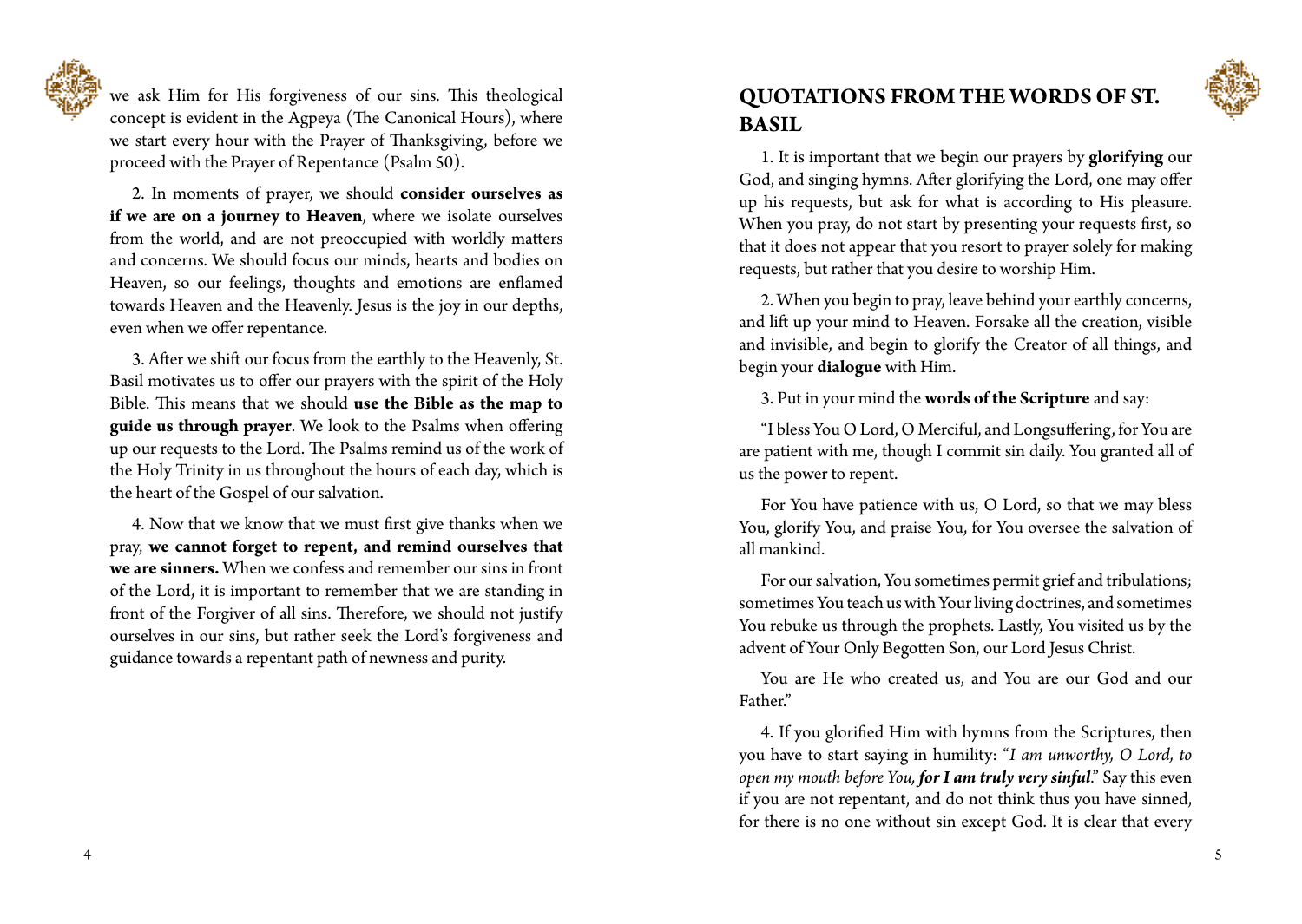

human being on earth commits many sins, and even if we cannot recall them, we must still admit that we are sinners. Like St. Paul the apostle said: "*For what I am doing, I do not understand*" (Rom  $7:15$ ).

You commit a sin when you proclaim that you are sinless, for we are all sinners in this life. It is said, "In lowliness of mind let each esteem others better than himself" (Phil 2:3), and also "When you have done all those things which you are commanded, say, "We are unprofitable servants" (Luke 17:10) 1 .

When you take food to nourish your body, you can scarcely be induced to leave the table before you are fully satisfied, except in an urgent situation, where you will not readily do so. **How much more eagerly ought you to dwell on your spiritual nourishment and strengthen your soul with prayer**; for the soul is as far superior to the body, as heaven above earth, and the Heavenly above the earthly.

The soul is the icon of Heaven, because the Lord dwells within it; but the flesh is of the earth, wherein live mortal men and irrational beasts.

Regulate the needs of your body, in conformity with the hours of prayer, and be prepared to dismiss arguments that draw you away from the observance of the rules of prayer.

It is the way of the devils to urge us to be absent during the time of prayer on the pretext of a seemingly worthy reason, so that they may plausibly draw us from saving prayer 2 .

It behooves us to make suitable requests in prayer, even if we are at the very point of death 3 .

No man ought to pray or prophesy with his head covered; and no woman, with her head uncovered 4 .

#### **St. Basil the Great**

## **A PRAYER FOR REPENTANCE BY ST. BASIL THE GREAT**



O Master, God of all, the righteous Father who is without boundaries!

O ever-present and remaining forever. O eternal One who exists before all ages, more than without a beginning. You are always present, and never-changing; You have no beginning to Your existence, and You have no end.

O You who are imperceptible in essence and unlimited in greatness, absolute in goodness, and flowing in nature. Your depth, strength and wisdom cannot be described for

they are unfathomable.

I bless You O God, as You look onto my wretchedness in kindness and mercy, for You save me from the filth of the world that is worthless and malicious, made of brick.

I bless You O Lord for showing me, a sinner, Your wonderful love and mercy.

You became my Beloved One to the end in all things.

You are the Nurturer and the Overseer of all, the Guard and the Helper, the Refuge and the Redeemer, the Fortress for every soul and body.

I bless You O Lord, for You show me, the unworthy, Your overabundant and infinite love.

Although I daily subject myself to Satan because of my laziness, You guard me and deliver me from his traps.

I bless You O God, for You grant me the strength to repent for my sins, and You grant me countless opportunities to return from my malevolence.

I bless You O Lord, for although I have no power, You strengthen my weakness, and You do not allow me to fall completely, but You stretch Your helping hand from above and You bring me back to You again.

راجع دير السريان: القديس باسيليوس ٢٠٠٣. ص ٥٢-٥٢ 1

<sup>2</sup> *On Renunciation of the World, (Frs. Of the Church, volume 9, p. 28-29).*

<sup>3</sup> *Morals, Rule 65:1.*

<sup>6</sup> 4 *Morals, Rule 56:7.*